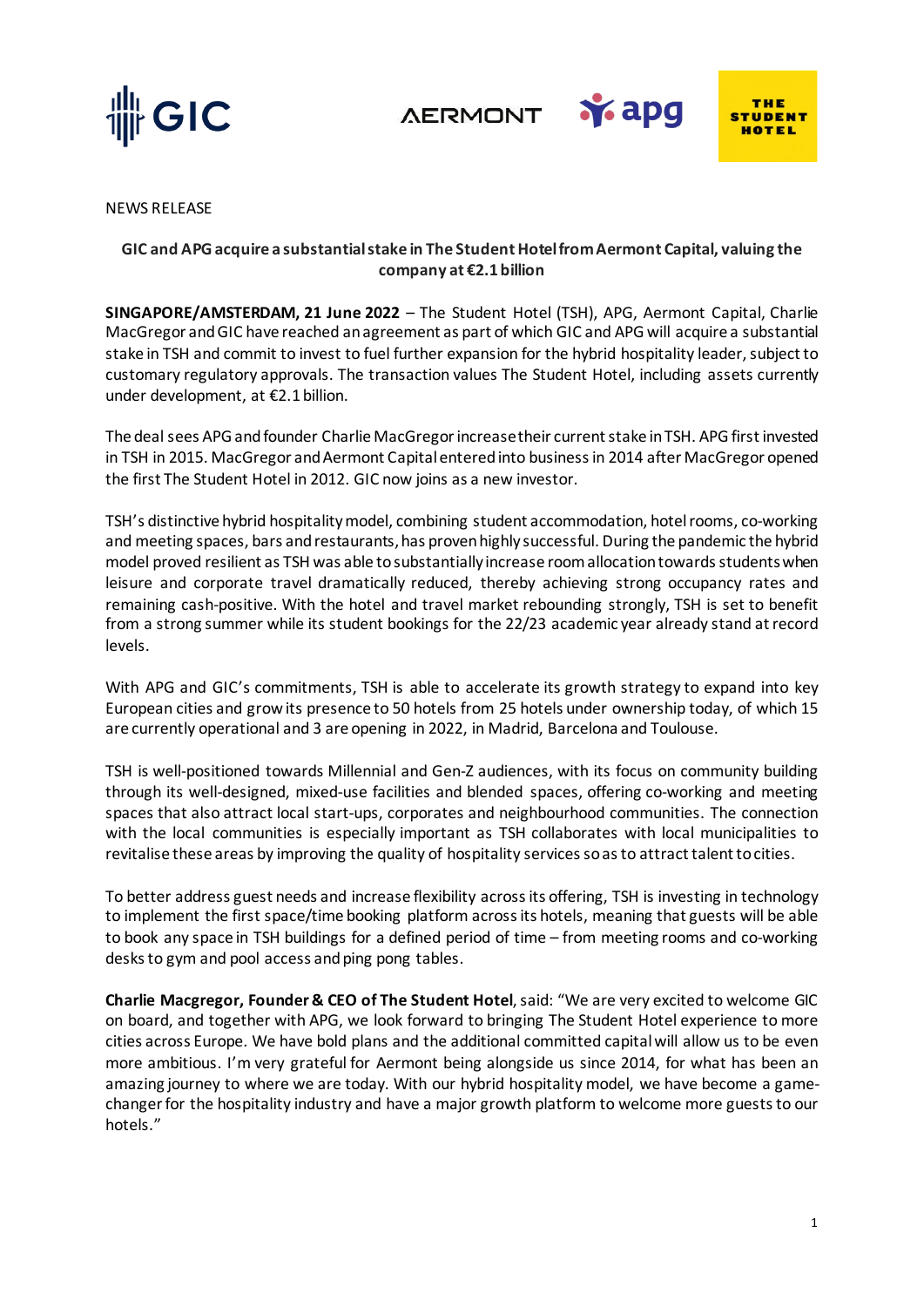





**Y** apg

**Lee Kok Sun, Chief Investment Officer of Real Estate, GIC**, said: "We are pleased to invest in The Student Hotel as its assets are well-located, enjoy good connectivity to city centres and transportation networks, and are in close proximity to universities and other amenities. We are confident that this investment will generate resilient long-term returns."

**Tracy Stroh, Region Head of Europe, Real Estate, GIC**, said: "The Student Hotel's hybrid hospitality model is unique. Anchored by purpose-built student accommodation that appeals to the student demographic, yet still catering to both business and leisure uses, this flexibility enables TSH to capture opportunities as demand patterns fluctuate throughout the year. We look forward to partnering with TSH and APG to generate more value-add over the long term."

**Robert-Jan Foortse, Head of European Property Investments, APG**, said: "We are excited about the opportunity to increase our exposure to TSH, and to support the further growth of the platform. We want to thank Aermont for all of its efforts over the past years, and for being a great partner. Together with GIC, Charlie McGregor and the rest of the TSH team we are looking forward to further expand TSH's unique hybrid and exciting concept across Europe. We are convinced that TSH will provide an attractive long term, stable investment return for our pension fund client ABP, and its participants."

**Vincent Rouget, Partner at Aermont Capital**, said: "Since 2014, we have been the proud partners of Charlie MacGregor, The Student Hotel and its management team, and APG. This great journey which started with one promising project in Amsterdam turned into an unrivalled portfolio of 25 prime assets and projects across 8 countries in Europe. The Student Hotel investment underscores well Aermont Capital's expertise and experience at supporting operational real estate platforms to fulfil their potential through real estate led strategies. Charlie's vision of building a truly hybrid hospitality operating model has positioned The Student Hotel at the forefront of both hospitality and real estate trends, and TSH's future is bright under its new shareholders' stewardship."

The transaction is subject to approval from the relevant regulatory authorities.

**-END-**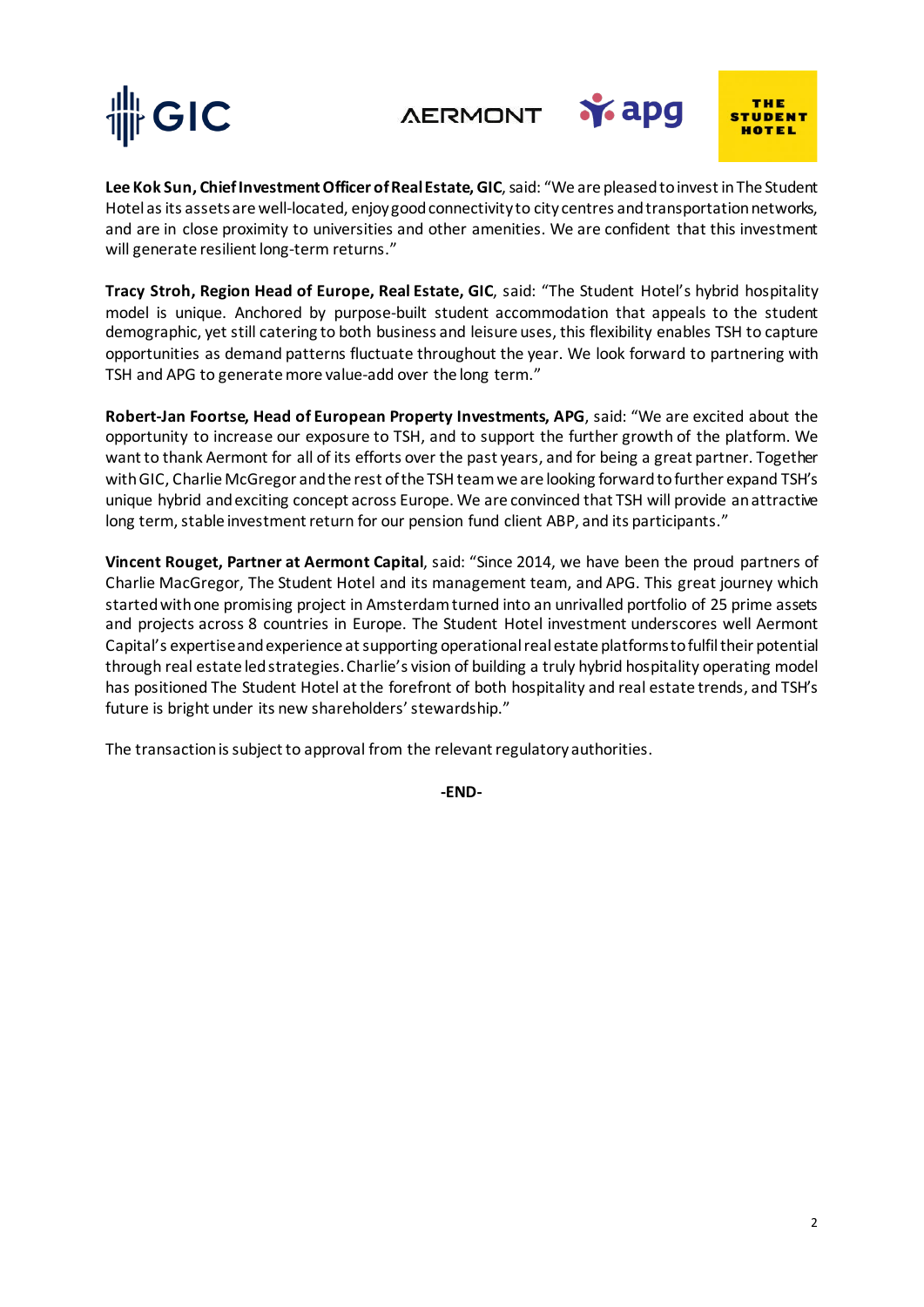

*AERMONT* 



**Y**apg

## **About GIC**

GIC is a leading global investment firm established in 1981. As the manager of Singapore's foreign reserves, GIC takes a long-term, disciplined approach to investing, and is uniquely positioned across a wide range of asset classes and active strategies globally. These include listed equities, fixed income, real estate, private equity, venture capital, and infrastructure. GIC's long-term approach, multi-asset capabilities, and global connectivity enables it to be an investor of choice. Headquartered in Singapore, GIC has a global talent force of over 1,800 people in 10 key financial cities and has investments in over 40 countries. For more information, please visit [www.gic.com.sg](http://www.gic.com.sg/)or follow o[n LinkedIn.](https://www.linkedin.com/company/gic/?originalSubdomain=sg)

### **About The Student Hotel**

The Student Hotel concept started with one simple observation: that students deserve better. Today, that vision has become reality and grown to encompass all guests with a "student spirit". From designsavvy travellers to next-gen entrepreneurs, TSH welcomes thousands of guests annually to its expanding portfolio of urban campus-style properties across Europe. Purpose-built or housed in historic converted buildings, TSH's industry-leading concept provides blended spaces to learn, stay, work and play for a night, a week, a month or a year. TSH guests, businesses and local communities embrace its positive impact-driven programming and inclusive culture.

First opened in 2012, TSH is headquartered in Amsterdam and employs 650 people. All TSH properties offer a mixed-use campus with accommodation, bars, restaurants, gyms, retail shops, meeting and event spaces and high-profile, co-working space. With over 10,000 rooms in Europe open and under development, TSH aims to offer a unique experience to its community of international guests. As of today, TSH is operating in 15 European locations: two hotels in Amsterdam and in Barcelona and one in Berlin, The Hague, Delft, Vienna, Groningen, Eindhoven, Maastricht, Rotterdam, Paris, Florence and Bologna.

### [www.thestudenthotel.com](http://www.thestudenthotel.com/)

### **About APG**

As the largest pension provider in the Netherlands APG looks after the pensions of 4.8 million participants. APG provides executive consultancy, asset management, pension administration, pension communication and employer services. We work for pension funds and employers in the sectors of education, government, construction, cleaning, housing associations, sheltered employment organizations, medical specialists, and architects. APG manages approximately €575 billion (May 2022) in pension assets. With approximately 3,000 employees we work from Heerlen, Amsterdam, Brussels, New York, Hong Kong, Shanghai and Beijing.

### [www.apg.nl](http://www.apg.nl/)

### **About Aermont Capital**

Aermont is an independent asset management business focused on real estate and real estate-related investment activities in Europe. The company takes a proactive operator-oriented approach, emphasising large complex investments that offer long-term value creation opportunities for the associated assets and businesses. To date, Aermont has raised a succession of five pan-European investment funds with total equity commitments of around €10 billion.

#### [www.aermont.com](http://www.aermont.com/)